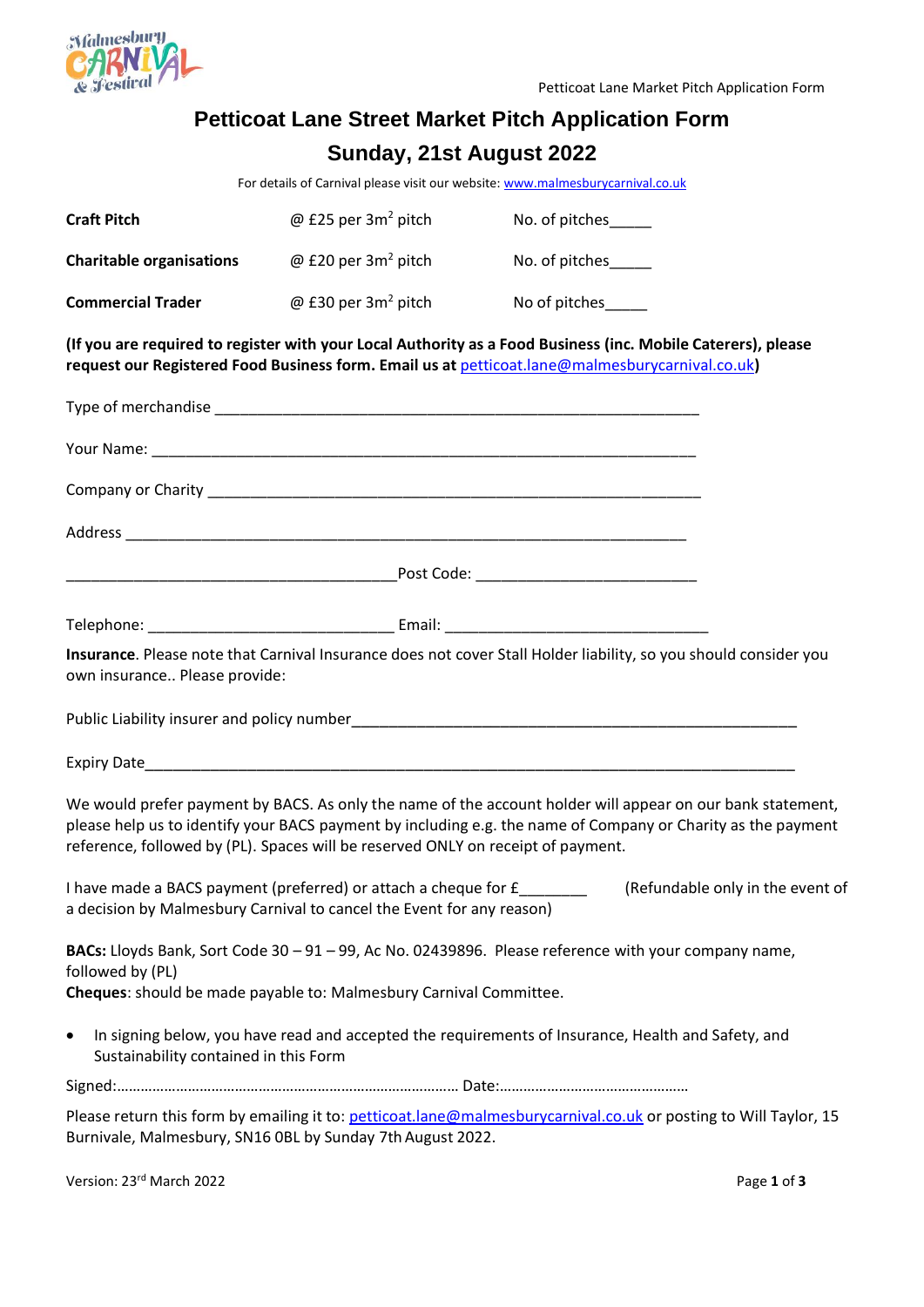

## **HEALTH AND SAFETY**

## *Carnival Committee is committed to the safe delivery of Petticoat Lane for the hundreds of members of the public who attend, for all Stall Holders Entrants, and for everyone else impacted by the Event.*



Petticoat Lane map and street scene

- **Attendance**. In 2021. we estimated that some 1,500 to 2,000 people attend Petticoat Lane
- **Covid**. Current guidance for this type of Event is use of a face covering, and not attending if you test positive or are unwell. Please advise Malmesbury Carnival if you identify Covid risks specific to your stall. Please be prepared to respond to local or national guidance at the time of Petticoat Lane.
- **Stewards**. Carnival Committee will Steward the Event. Stewards can be identified by hi-viz jackets and Carnival Crew T shirts. Our aim is to deliver a safe and enjoyable Event for everyone so please continue to respect the Stewards !!
- **Timings**.
	- o **8am**. Road closure of Upper High Street and Market Cross
	- o **8am to 9.45am**: Stewards will permit vehicles involved in the set up of Petticoat Lane through the road closure. Upper High Street gets extremely busy during this period – please be careful and limit vehicles to walking speed, and be patient during these periods
	- o **9.45am to 3.15pm**. No vehicle movements permitted
	- o **10am to 3pm**. Petticoat Lane trading period
	- o **3.15 to 4pm**. Stewards will permit vehicles involved in the take down of Petticoat Lane through the road closure. Upper High Street gets extremely busy during this period – please be careful and limit to walking speed while driving, and be patient during these periods
	- o **4pm**. Upper High Street road closure ends
- **Car Parking**. Council run car parks are available at nearby Cross Hayes (SN16 9BZ), and Station Yard (SN16 9JT). Blue Badge parking is available in both car parks.
- **Petticoat Lane Stalls**